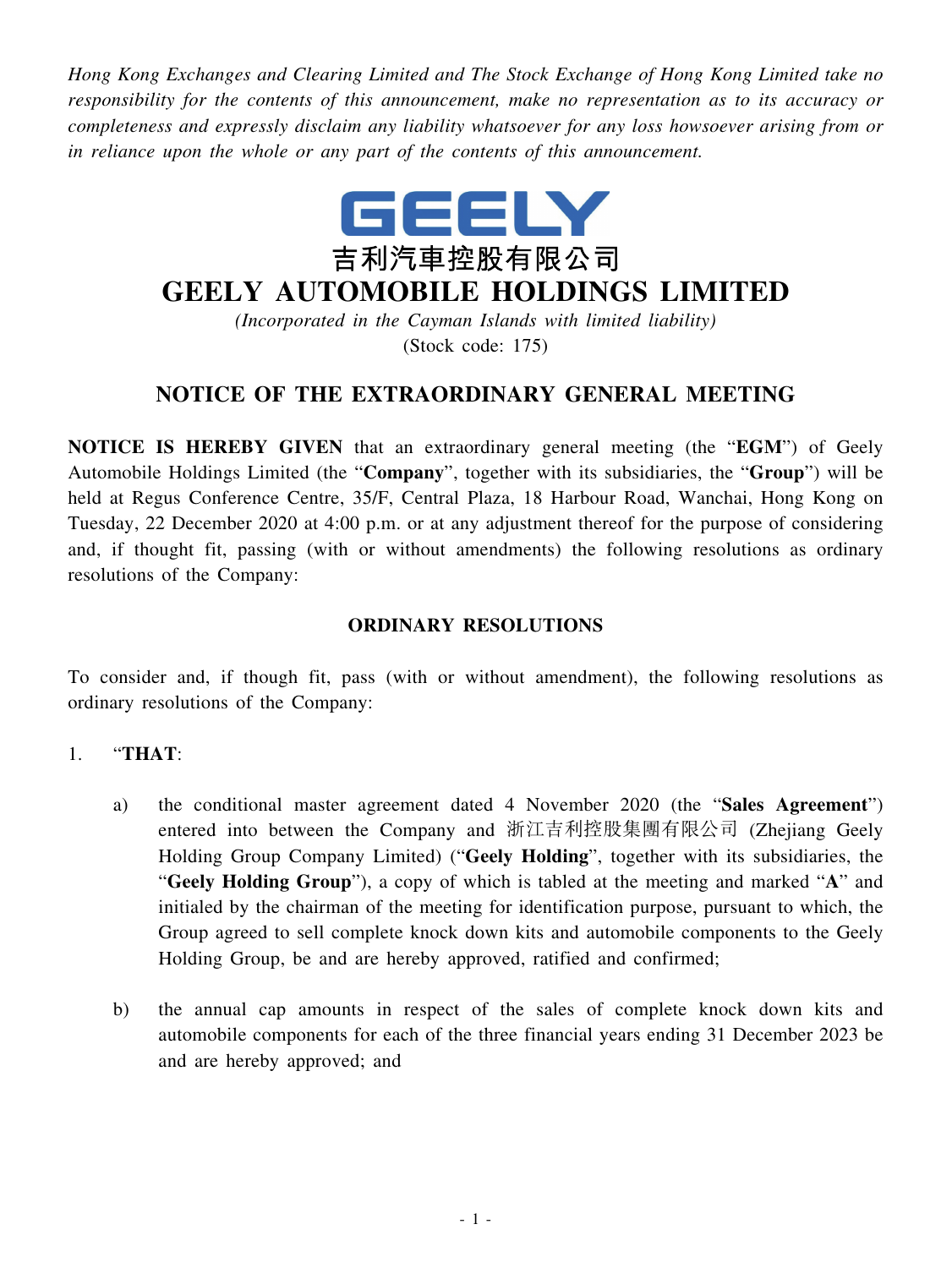c) any one director of the Company, or any two directors of the Company if the affixation of the common seal is necessary, be and is/are hereby authorized for and on behalf of the Company to execute all such other documents, instruments and agreements and to do all such acts or things deemed by him/her to be incidental to, ancillary to or in connection with the matters and transactions contemplated in the Sales Agreement."

#### 2. "**THAT**:

- a) the conditional master agreement dated 4 November 2020 (the "**Purchase Agreement**") entered into between the Company and Geely Holding, a copy of which is tabled at the meeting and marked "**B**" and initialed by the chairman of the meeting for identification purpose, pursuant to which, the Group agreed to purchase complete knock down kits and automobile components from the Geely Holding Group, be and are hereby approved, ratified and confirmed;
- b) the annual cap amounts in respect of the purchase of complete knock down kits and automobile components for each of the three financial years ending 31 December 2023 be and are hereby approved; and
- c) any one director of the Company, or any two directors of the Company if the affixation of the common seal is necessary, be and is/are hereby authorized for and on behalf of the Company to execute all such other documents, instruments and agreements and to do all such acts or things deemed by him/her to be incidental to, ancillary to or in connection with the matters and transactions contemplated in the Purchase Agreement."

## 3. "**THAT**:

- a) the conditional agreement dated 4 November 2020 (the "**New Powertrain Sales Agreement**") entered into between the Company, Geely Holding and LYNK & CO (as defined in the circular of the Company dated 1 December 2020 (the "**Circular**")), a copy of which is tabled at the meeting and marked "**C**" and initialed by the chairman of the meeting for identification purpose, pursuant to which, the Group agreed to sell vehicle engines, transmissions and related after-sales parts to the Geely Holding Group and the LYNK & CO Group (as defined in the Circular), be and are hereby approved, ratified and confirmed;
- b) the annual cap amounts in respect of the sales of vehicle engines, transmissions and related after-sales parts for each of the three financial years ending 31 December 2023 be and are hereby approved; and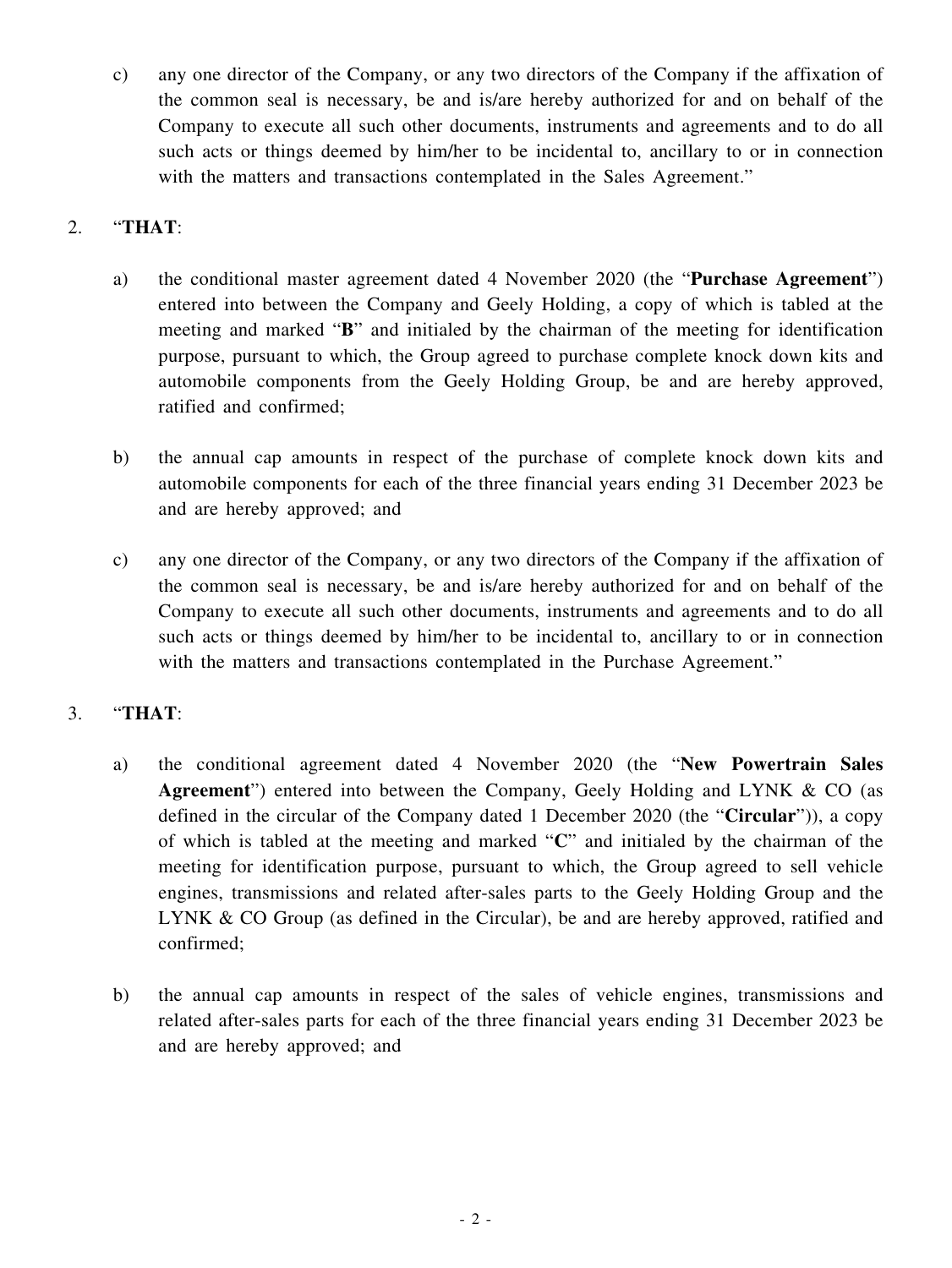c) any one director of the Company, or any two directors of the Company if the affixation of the common seal is necessary, be and is/are hereby authorised for and on behalf of the Company to execute all such other documents, instruments and agreements and to do all such acts or things deemed by him/her to be incidental to, ancillary to or in connection with the matters and transactions contemplated in the New Powertrain Sales Agreement."

#### 4. "**THAT**:

- a) the renewal of cooperation agreement dated 3 November 2017 (the "**LYNK & CO Finance Cooperation Agreement**") and entered into between Genius AFC (as defined in the Circular) and LYNK & CO Sales (as defined in the Circular), a copy of which is tabled at the meeting and marked "**D**" and initialed by the chairman of the meeting for identification purpose, pursuant to which, Genius AFC agreed to supply vehicle financing to the LYNK & CO Dealers (as defined in the Circular) and LYNK & CO Retail Customers (as defined in the Circular) for their purchase of LYNK & CO-branded vehicles, be and are hereby approved, ratified and confirmed;
- b) the LYNK & CO Wholesale Annual Caps (as defined in the Circular) and the LYNK & CO Retail Annual Caps (as defined in the Circular) in respect of the Genius AFC's provision of maximum new financing amounts to LYNK & CO Dealers (as defined in the Circular) and LYNK & CO Retail Customers (as defined in the Circular), respectively as set out in the Circular for each of the three financial years ending 31 December 2023 be and are hereby approved; and
- c) any one director of the Company, or any two directors of the Company if the affixation of the common seal is necessary, be and is/are hereby authorized for and on behalf of the Company to delegate an appropriate officer overseeing the management and operation of Genius AFC to execute all such other documents, instruments and agreements and to do all such acts or things deemed by him/her to be necessary, appropriate, desirable or expedient to implement and/or give effects to the LYNK & CO Finance Cooperation Agreement and the LYNK & CO Financing Arrangements (as defined in the Circular)."

## 5. "**THAT**:

a) the conditional agreement dated 4 November 2020 (the "**Fengsheng Finance Cooperation Agreement**") entered into between Genius AFC and Fengsheng Sales (as defined in the Circular), a copy of which is tabled at the meeting and marked "**E**" and initialed by the chairman of the meeting for identification purpose, pursuant to which, Genius AFC agreed to supply vehicle financing to the Fengsheng Retail Customers (as defined in the Circular) for their purchase of Maple-Branded Vehicles (as defined in the Circular), be and are hereby approved, ratified and confirmed;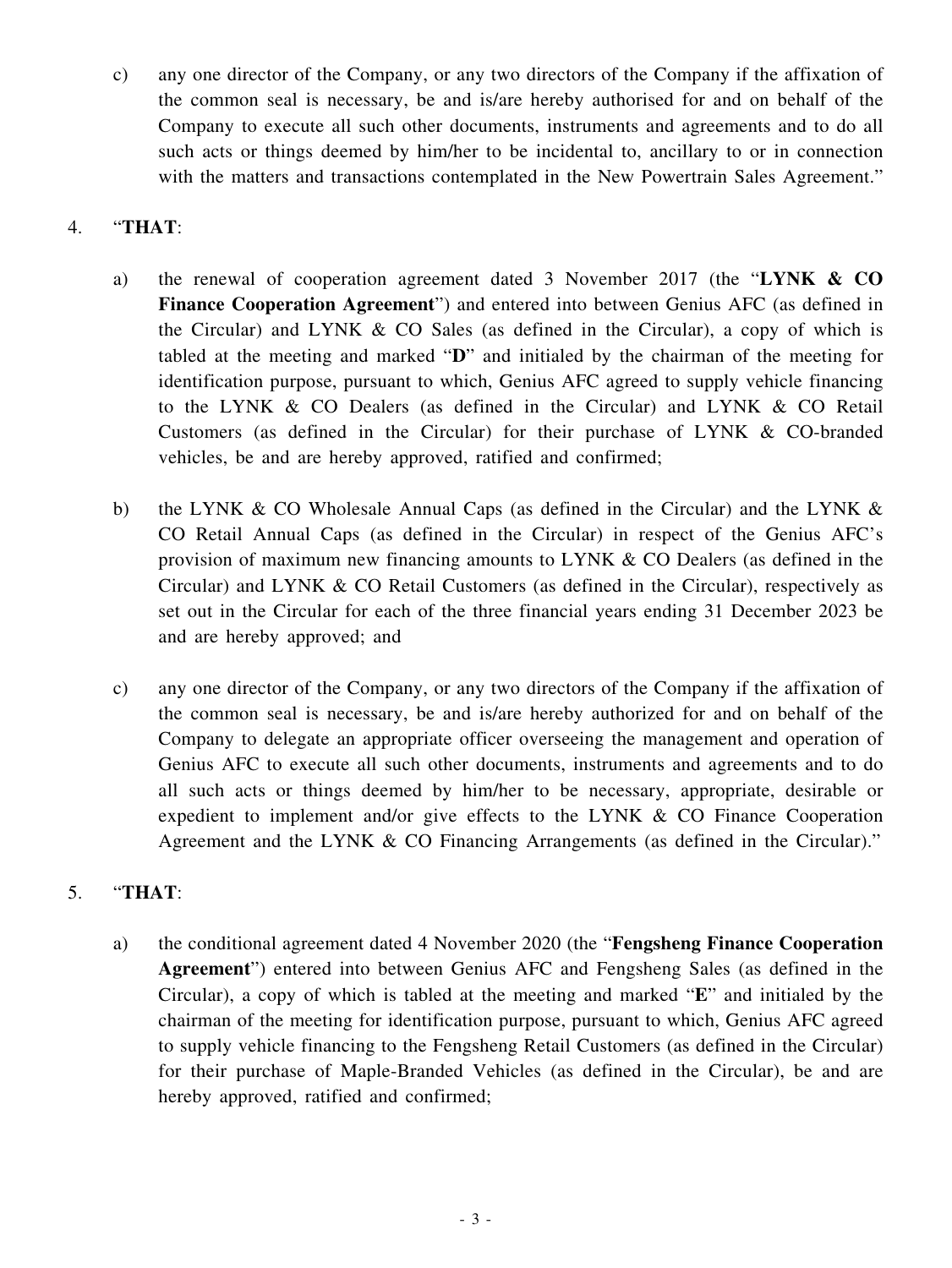- b) the Fengsheng Financing Annual Caps (as defined in the Circular) in respect of the Genius AFC's provision of maximum new financing amounts to Fengsheng Retail Customers (as defined in the Circular), as set out in the Circular for each of the three financial years ending 31 December 2023 be and are hereby approved; and
- c) any one director of the Company, or any two directors of the Company if the affixation of the common seal is necessary, be and is/are hereby authorized for and on behalf of the Company to delegate an appropriate officer overseeing the management and operation of Genius AFC to execute all such other documents, instruments and agreements and to do all such acts or things deemed by him/her to be necessary, appropriate, desirable or expedient to implement and/or give effects to the Fengsheng Finance Cooperation Agreement and the Fengsheng Financing Arrangements (as defined in the Circular)."

## 6. "**THAT**:

- a) the conditional agreement dated 4 November 2020 (the "**Geely Holding Finance Cooperation Agreement**") entered into between Genius AFC and Geely Holding (as defined in the Circular), a copy of which is tabled at the meeting and marked "**F**" and initialed by the chairman of the meeting for identification purpose, pursuant to which, Genius AFC agreed to supply vehicle financing to Geely Retail Customers (as defined in the Circular) for their purchase of Geely Holding-Owned Brands Vehicles (as defined in the Circular) and Geely-Branded Vehicles (as defined in the Circular), be and are hereby approved, ratified and confirmed;
- b) the Geely Holding Financing Annual Caps (as defined in the Circular) in respect of the Genius AFC's provision of maximum new financing amounts to Geely Retail Customers (as defined in the Circular), as set out in the Circular for each of the three financial years ending 31 December 2023 be and are hereby approved; and
- c) any one director of the Company, or any two directors of the Company if the affixation of the common seal is necessary, be and is/are hereby authorized for and on behalf of the Company to delegate an appropriate officer overseeing the management and operation of Genius AFC to execute all such other documents, instruments and agreements and to do all such acts or things deemed by him/her to be necessary, appropriate, desirable or expedient to implement and/or give effects to the Geely Holding Finance Cooperation Agreement and the Geely Holding Financing Arrangements (as defined in the Circular)."

By order of the Board **Geely Automobile Holdings Limited David C.Y. Cheung** *Company Secretary*

Hong Kong, 1 December 2020